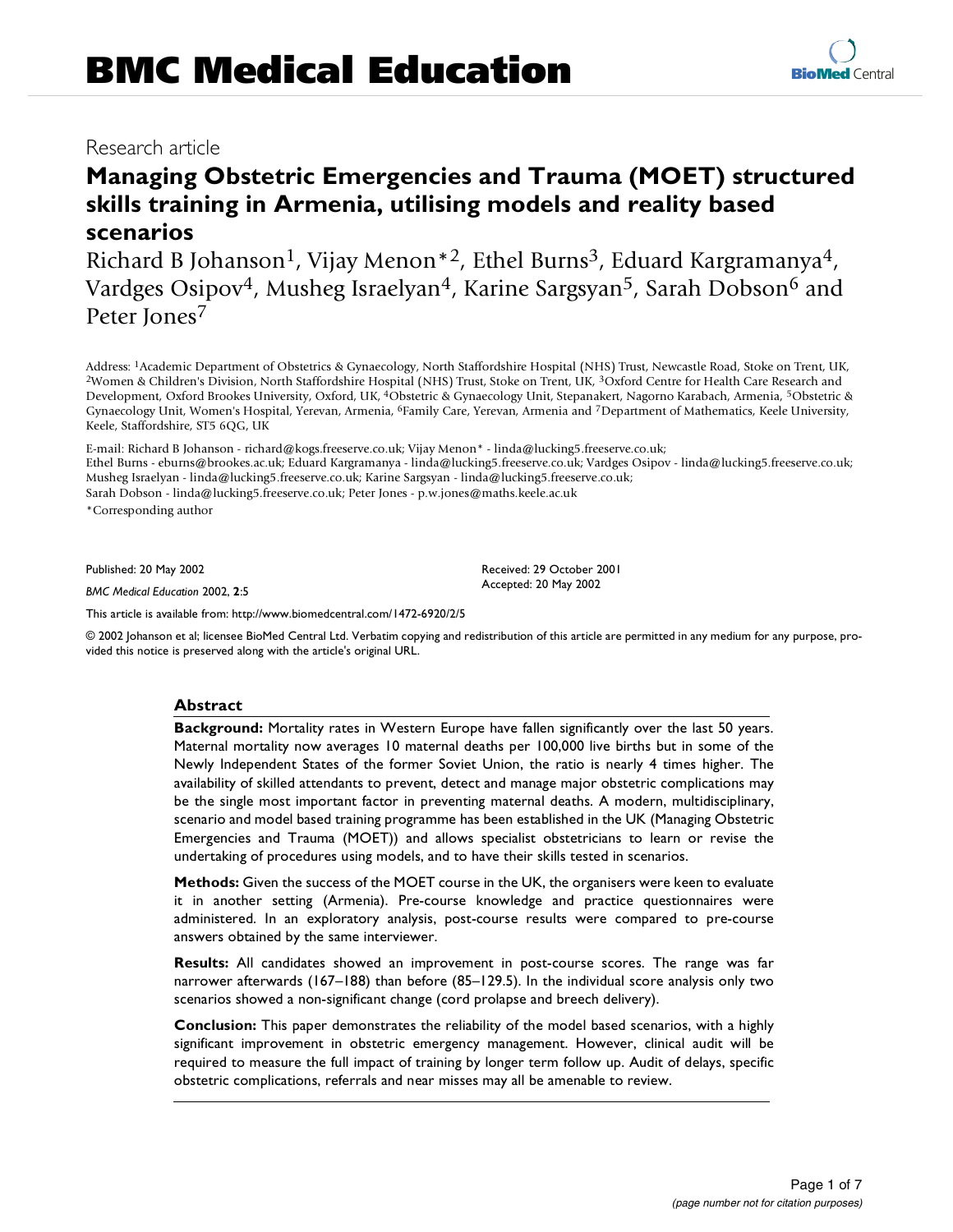# **Background**

The Newly Independent States (NIS) of the former Soviet Union have struggled with the Soviet legacy since their transition to open societies, particularly in the realm of health care [1]. Maternal mortality rates in the Western Europe have fallen significantly over the last 50 years and the maternal mortality ratio now averages around 10 maternal deaths per 100,000 live births. However, in some of the NIS the ratio is nearly 4 times higher, at 40.2/100,000 live births [2] and it could be even higher in some regions, but there are no reliable statistics to confirm this at present. As 15% of all births are complicated by a potentially fatal condition, emergency services must be made available. Indeed, it has been suggested that 'providing skilled attendants able to prevent, detect and manage the major obstetric complications, together with the equipment, drugs, and other supplies essential for their effective management, is the single most important factor in preventing maternal deaths'.[3]

Ensuring that birth attendants are skilled, is therefore a key remit of all agencies committed to the Safe Motherhood Initiative. In the UK, the Confidential Enquiries into Maternal Death have contributed substantially to better emergency management and they continue to be a source of advice for further improvements in many areas eg. hypertensive disease of pregnancy and obstetric haemorrhage. In relation to deaths from hypertensive disease of pregnancy, the assessors recently recommended that appropriate protocols should be available, 'to prevent junior staff being exposed to potentially dangerous clinical situations of which they have little experience'. Obstetric haemorrhage remains a leading cause of maternal death worldwide and in the majority of the cases in the UK, care remains 'substandard'.[4] The enquiries have repeatedly encouraged units to organise 'fire-drills', so that when emergencies occur all members of staff know exactly what to do. In addition, it remains essential for all health professionals to be familiar with the fundamentals of cardiopulmonary resuscitation [5], including airway management. Resuscitation of the pregnant patient requires awareness of specific guidance in relation to the tilted position for cardiac massage and the urgency of perimortem caesarean delivery.[6]

At the same time as endorsing every effort to make motherhood 'safer for mothers', it is important to keep a parallel focus on the fetus and neonate. Similar lessons from past mistakes can be learnt. In the UK every year about 600 normally-formed, mature babies die unexpectedly during labour. In July 1997, CESDI [7] published a detailed report on intrapartum stillbirths. It identified suboptimal care in nearly 80% of these cases, and estimated that in at least 50% of cases better care 'would reasonably be expected to have made a difference'. Specific recurring intrapartum complications include shoulder dystocia, where inexperience can cost minutes and make the difference between life and death, assisted vaginal deliveries of breech pregnancies and instrumental deliveries. An established prevalence of poor technique in instrumental delivery was apparent in a CESDI review of cases where babies died.[8] In this review it was clear that many basic rules with regard to instrumental delivery had not been adhered to, as some of the deaths were related to multiple attempts at delivery with different instruments. Alternative methods of training need to be utilised, including models and scenario teaching.

Whilst it is important for clinicians to learn common skills well before practising on labour ward, it is also essential that rare complications are rehearsed with models. For example, the RCOG has recommended that consideration should be given to training operators to be able to undertake a symphysiotomy should the after-coming head of a breech be entrapped.[9] Given the rarity of symphysiotomy, this clearly requires model usage. Other rare procedures required in obstetrics which need to be taught using models include internal podalic version of the second twin, management of inverted uterus, decompression craniotomy and decapitation.[10] In the Confidential Enquiries there has also been increasing recognition of the contribution of maternal trauma, resulting from accidents, burns and from domestic violence. These issues are of relevance in every country of the world.

It was for these reasons that we established a modern, multidisciplinary, scenario and model based training programme in the UK; Managing Obstetric Emergencies and Trauma (MOET). This course allows specialist obstetricians to learn, or revise, how to undertake these and other procedures on models, and then to have their skills tested in scenarios.[11] The number of courses held each year in the UK is rapidly expanding and feedback from course attendees continues to be positive. In November 2000 a modified MOET course was run in Bangladesh. Given its success, we were keen to evaluate this programme in another different setting. An opportunity arose in Armenia, where 'Family Care' had already been working for some time in Nagorno Karabach.

Decreased neonatal mortality rates, rising attendance rates of women for prenatal care and positive changes in health practices are among some of the successful outcomes of Family Care's three year support programme to maternal health in Nagorno Karabach. "Family Care", has built its programme based on 8 years of experience in support to the health sector in the region. In order to produce sustainable outcomes the organisation stresses the need to implement comprehensive programmes which upgrade the services from central referral level out to the primary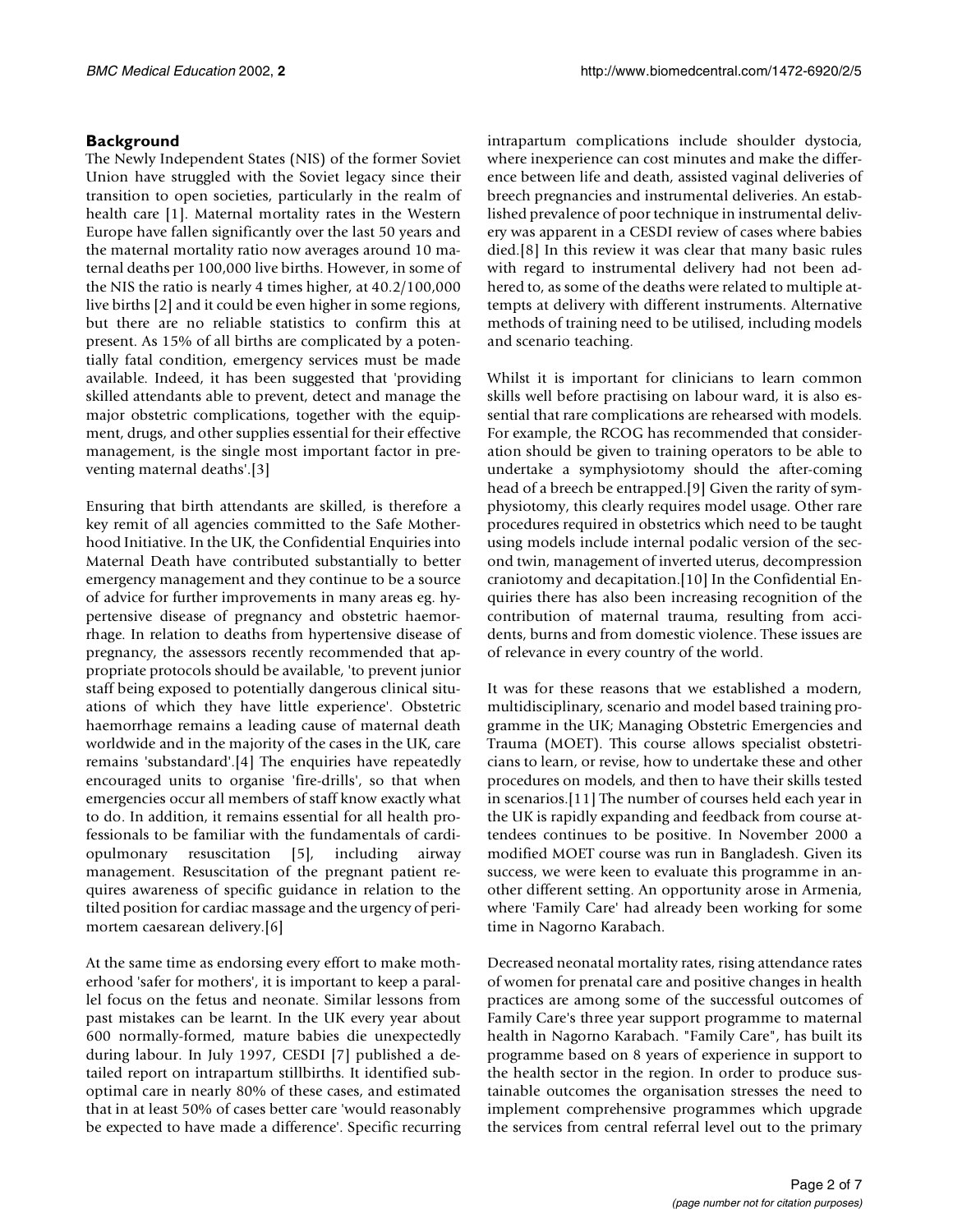peripheral facilities. Given the poor conditions resulting from economic collapse in countries of the NIS, this entails structural rehabilitation with proper equipping and furnishing of facilities accompanied by intensive training activities and development of appropriate health information systems. Professional development is inclusive of all disciplines of staff including management, clinical and auxiliary workers. Training is conducted both by local consultants and experienced expatriate health specialists and emphasises the care of the normal prior to addressing complications and pathology. Priority is also given to activities addressing the needs of families which includes introduction of prenatal education for parents, their involvement in care of sick newborn and the dissemination of information both on health issues as well as hospital services.

Having completed the rebuilding of the Maternity Unit in Stepanakert, the focus of the Family Care skills programme was to focus on 'promoting normality', supported by a midwife from the UK (EB). Thereafter the charity was keen to introduce modern training methods for management of emergencies.

The objectives of the Family Care sponsored MOET course were:

a. to build on the existing improvements in the Safe Motherhood infrastructure in Nagorno Karabach.

b. to revise existing obstetric skills and develop new skills for obstetric specialists from the central and district hospitals.

c. to validate a course which could be 'rolled-out' out to doctors and midwives in other hospitals and areas in the NIS.

A MOET manual and the standard MOET scenarios were sent to Armenia where they were translated into Russian. Each candidate was given the course material in advance so that baseline knowledge and skills could be fairly assessed.

#### *Objectives of this paper*

• To summarise quantitative and qualitative immediate assessments of the course.

• To examine individual changes in score obtained for each of the scenarios.

## **Methods**

Baseline knowledge was assessed with a series of scenario based structured questions administered by one of the instructors (EB) before the first session. The course itself consisted of two days in which Adult Life Support, the management of trauma, obstetric, neonatal and anaesthetic emergencies were covered. A variety of teaching methods were used on both these days. Each topic was introduced by a short summary lecture, followed by skills practice, using different sorts of models; adult volunteers, neonatal resuscitation mannequin, purpose made obstetric model and a symphysiotomy model. Where adult volunteers (eg, SD) were being used the participant was expected to communicate clearly, with the "patient" with regard to planned action and examination. A team approach was encouraged by having anaesthetic and midwifery observers (whose assistance could be requested) for each scenario. The 24 obstetric scenarios were all 'reality based' having arisen from the MOET course organisers' personal experience. When the scenarios are presented to the candidates this is done in the form of a 'problem'. Although a clinical skill is taught (eg breech delivery), prior to that the training focus is on 'problem solving', with an emphasis on behaviours that value and respond to the patient's emotional and psychological, as well as physical needs [12]. The third morning was used to assess the candidates, who each had to manage an obstetric emergency simulation chosen by the instructing examiners (a "moulage"). The moulage performance was judged by a pair of instructors, who used a closed marking system (0,1 or 2; these scores could be modified with  $+/-$ ). Finally, each candidate was then required to answer the same series of scenario based structured questions, as they had done prior to commencing the course (administered again by EB). Participants had individualised feed-back on their performances as all stages, and they, in turn, were asked to complete an evaluation proforma on each component of the course. The course was run in February 2001, for 8 candidates, with four instructors (RJ,VM,EB,KS). This paper summarises the changes in knowledge achieved as measured by the scores obtained as well as the individualised feed-back.

At the end of the course all delegates were given an evaluation form. The evaluation questionnaire consisted of six statement questions, utilising a Likert scale of 0–5 (completely disagree – completely agree, for responses). The qualitative free text assessments were categorised as 'positive' or 'negative' and collected under broad themes.

The Wilcoxon signed ranks matched pairs test was used to compare the difference between the before and after scores for each scenario. No adjustment was made for multiple testing, as this was an exploratory study, hence a p-value of <0.05 was considered significant. The software used was StatXact Turbo (CYTEL), Cambridge, Massachusetts (PJ).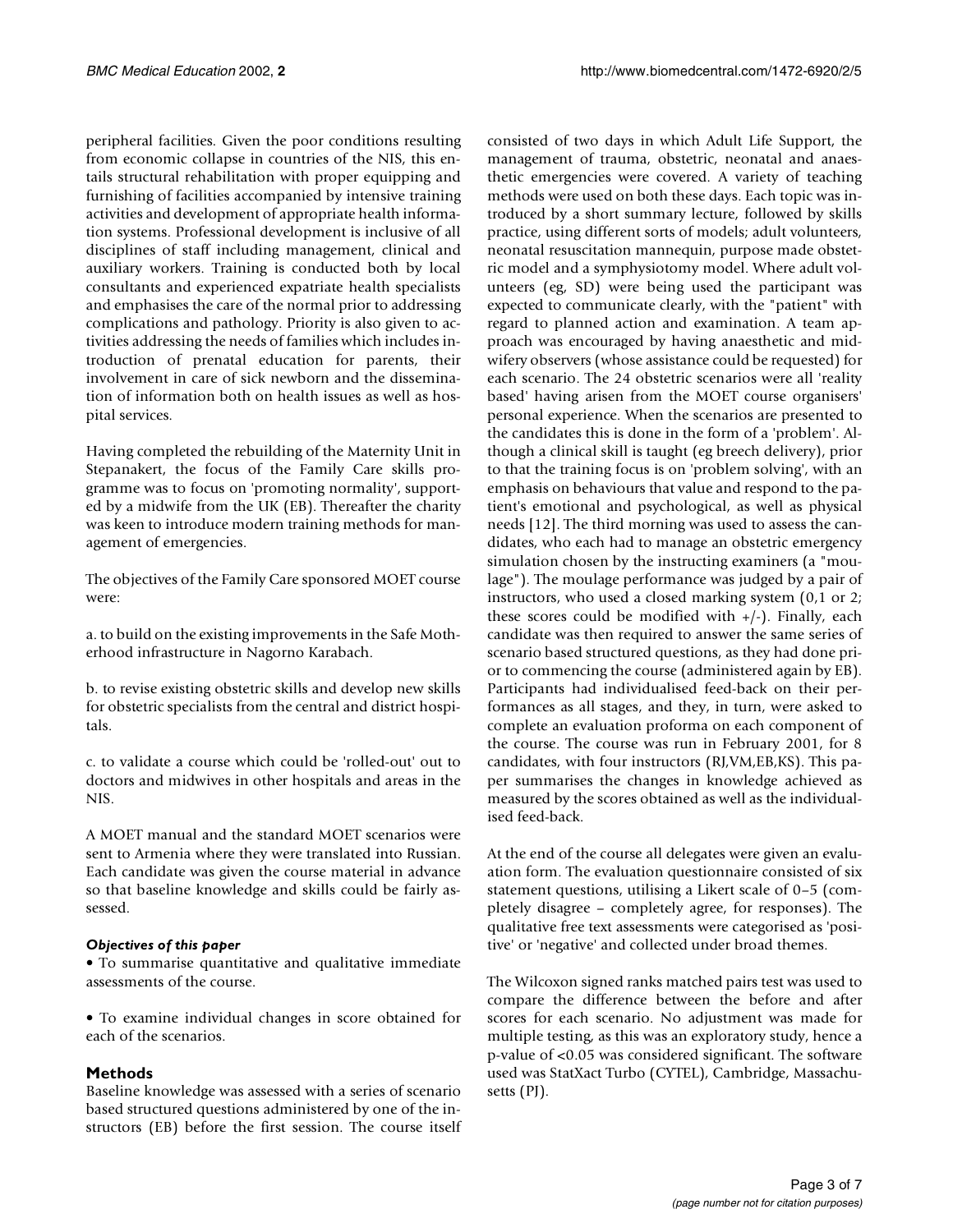#### **Results**

<span id="page-3-0"></span>There were 8 candidates on the course, all obstetrician and gynaecologists. All eight candidates showed an improvement in post-course, compared to pre-course, scores (Table [1](#page-3-0)), with the range of scores being far narrower afterwards (167–188) than it was beforehand (85–129.5). In the individual score analysis only two scenarios showed a non-significant change (cord prolapse and breech delivery). The majority of other scenarios show highly significant improvements between the two scores (Table [2](#page-3-0)). In the moulage, 2 candidates performed at a very high level and 2 at a high level. None of the other 4 candidates had an unsatisfactory practical score (0). The 4 top candidates had also done well in the knowledge scores and were invited to be instructors on the next MOET course. The overall best candidate was a junior consultant. The overall ratings in the anonymous course evaluations were good (Table [3](#page-3-0)). A summary of the free text com-

ments made by the participants is shown in Table 4. The majority of comments were complimentary and positive. Specific negative feed-back related principally to a sense that the course had been 'rushed'.

|  | <b>Table 1: Overall scores</b> |  |
|--|--------------------------------|--|
|  |                                |  |

|       | <b>Score after</b> | % increase |  |
|-------|--------------------|------------|--|
| 85    | 174                | $+105%$    |  |
| 99    | 186                | + 88%      |  |
| 105.5 | 185                | $+73%$     |  |
| 87.5  | 167                | $+91%$     |  |
| 103.5 | 180                | $+74%$     |  |
| 106   | 176                | $+66%$     |  |
| 116   | 182                | $+57%$     |  |
| 129.5 | 188                | $+45%$     |  |
|       |                    |            |  |

#### **Table 2: Difference between scores after course compared to before course**

| <b>No</b>       | Name of Scenario                                          | Median | Range    | Statistical Significance (p=) |
|-----------------|-----------------------------------------------------------|--------|----------|-------------------------------|
| $\mathbf{I}$    | Cardiac arrest and perimortem caesarean section           | 4.5    | $2 - 6$  | 0.014                         |
| 2               | Resuscitation of the neonate                              | 6      | $4 - 10$ | 0.014                         |
| 3               | Trauma in pregnancy                                       |        | $3 - 6$  | 0.013                         |
| 4               | Sepsis                                                    | 4.5    | $I - 8$  | 0.014                         |
| 5               | Pulmonary embolism                                        | 1.5    | $I-2$    | 0.012                         |
| 6               | Amniotic fluid embolism                                   |        | $0 - 4$  | 0.035                         |
| 7               | Preeclampsia with HELLP <sup>*</sup> & pulmonary oedema   |        | $1-4$    | 0.013                         |
| 8               | Magnesium sulphate cardiac arrest                         |        | $0 - 2$  | 0.033                         |
| 9               | <b>Recurrent convulsions</b>                              |        | $0 - 3$  | 0.034                         |
| $\overline{10}$ | Eclampsia with respiratory depression (diazepam overdose) |        | $0 - 2$  | 0.034                         |
| $\mathbf{H}$    | Shoulder dystocia                                         | 2.5    | $0 - 5$  | 0.016                         |
| 12              | Breech delivery                                           | 1.5    | $0 - 4$  | 0.057 (not significant)       |
| $\overline{13}$ | Cord prolapse with live baby                              |        | $0 - 2$  | 0.38 (not significant)        |
| 4               | Uterine inversion                                         |        | $0 - 3$  | 0.022                         |
| 15              | Massive obstetric haemorrhage during caesarean section    |        | $I-2$    | 0.011                         |
| 16              | Assisted delivery - ventouse                              | 9      | $I-I0$   | 0.013                         |
| 17              | Forceps delivery for mento anterior position              |        | $I - 7$  | 0.014                         |
| 18              | Internal podalic version of second twin                   | 1.5    | $-3$     | 0.013                         |
| 19              | Antepartum haemorrhage - abruptio placenta                |        | $I - 8$  | 0.014                         |
| 20              | Postpartum haemorrhage - trauma                           |        | $I - 5$  | 0.014                         |
| 21              | Postpartum haemorrhage - atonic uterus                    |        | $2 - 6$  | 0.014                         |
| 22              | Decapitation                                              |        | $I - 5$  | 0.014                         |
| 23              | Craniotomy                                                |        | $ -4$    | 0.014                         |
| 24              | Symphysiotomy                                             |        | $5 - 6$  | 0.011                         |
| 25              | Ruptured uterus                                           | 2      | $0 - 10$ | 0.016                         |

\*Haemolysis, Elevated Liver enzymes and Low Platelets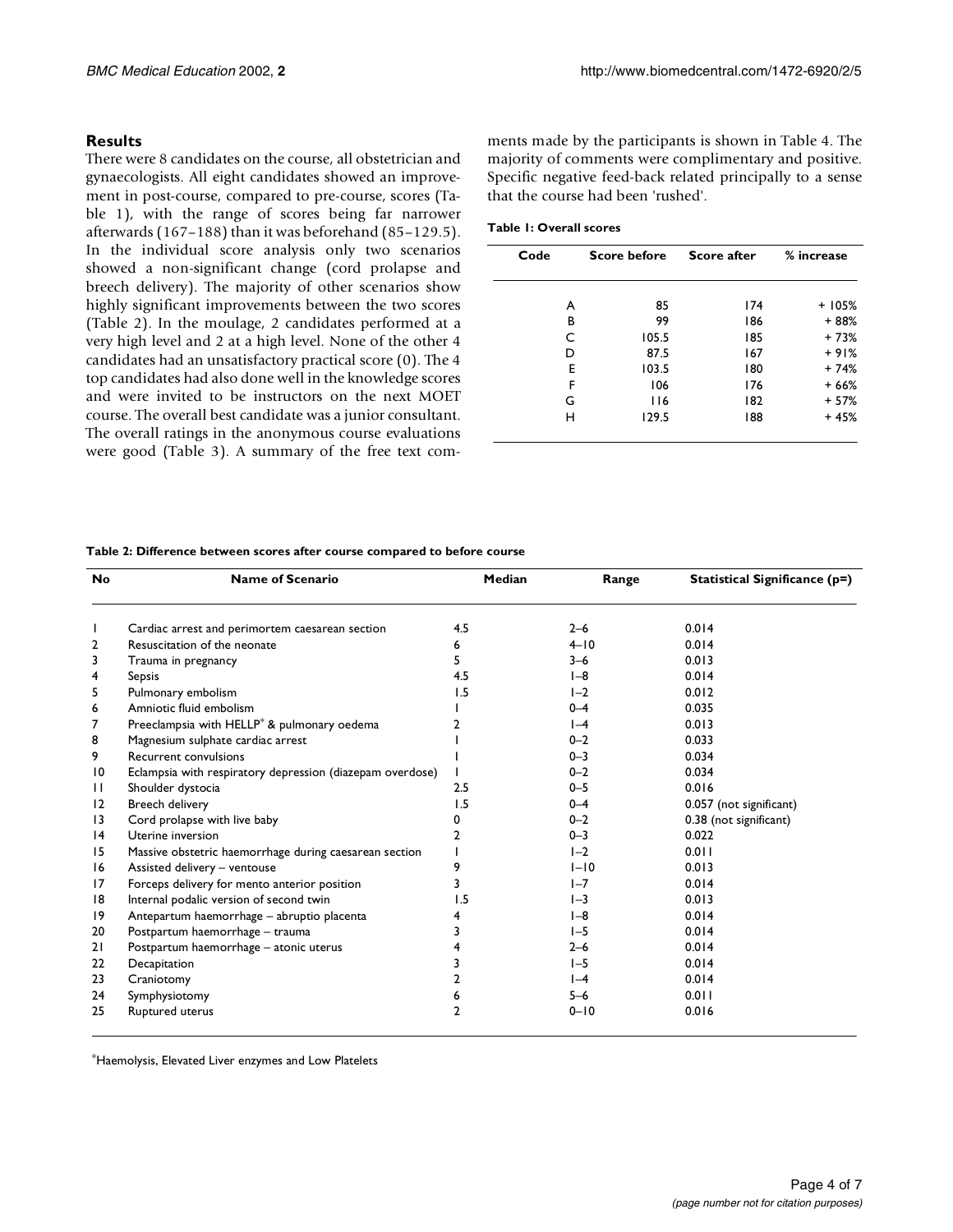#### **Table 3: Anonymous course evaluation**

|                | Question                                                                               | No.                     | %     |
|----------------|----------------------------------------------------------------------------------------|-------------------------|-------|
| ı              | (MOET good) 5<br>The course was interesting                                            | 8                       | 100%  |
|                |                                                                                        |                         |       |
|                | 3                                                                                      |                         |       |
|                | $\overline{2}$                                                                         |                         |       |
|                | (MOET bad) I                                                                           |                         |       |
| $\overline{2}$ | (MOET good) 5<br>The course taught me new procedures                                   | 7                       | 87.5% |
|                | 4                                                                                      | $\mathbf{I}$            | 12.5% |
|                | 3                                                                                      |                         |       |
|                | $\overline{2}$                                                                         |                         |       |
|                | (MOET bad) I                                                                           |                         |       |
| 3              | (MOET good) 5<br>The course was relevant to my practice                                | 3                       | 37.5% |
|                | 4                                                                                      | $\mathbf 2$             | 25%   |
|                | 3                                                                                      | $\overline{\mathbf{3}}$ | 37.5% |
|                | $\overline{2}$                                                                         |                         |       |
|                | (MOET bad) I                                                                           |                         |       |
| 4              | (MOET good) 5<br>I would recommend the course to friends                               | 7                       | 87.5% |
|                | 4                                                                                      | $\mathbf{I}$            | 12.5% |
|                | 3                                                                                      |                         |       |
|                | $\overline{2}$                                                                         |                         |       |
|                | (MOET bad) I                                                                           |                         |       |
| 5              | (MOET good) 5<br>I feel more confident to practice                                     | 5                       | 62.5% |
|                | 4                                                                                      | 3                       | 37.5% |
|                | 3                                                                                      |                         |       |
|                | $\overline{2}$                                                                         |                         |       |
|                | (MOET bad) I                                                                           |                         |       |
| 6              | (MOET good) 5<br>I feel more confident to teach others about emergencies in obstetrics | 5                       | 62.5% |
|                | 4                                                                                      | 3                       | 37.5% |
|                | 3                                                                                      |                         |       |
|                | $\overline{2}$                                                                         |                         |       |
|                | (MOET bad) I                                                                           |                         |       |

#### **Discussion**

This paper summarises the development of the first MOET course to be run in Europe, outside the UK. In keeping with previous experience it demonstrates the reliability of the model based scenarios [11], with a highly significant improvement in knowledge about obstetric emergency management [13]. All candidates performed at a satisfactory, or greater, level in the practical moulage. From the participant feed-back that we have had, the balance of curriculum and teaching methods appears to be about right. Current educational theory provides good evidence to support a multifaceted approach (pre-course reading, lectures, skill stations and knowledge assessments). With fewer candidates on this course, and with the local commitment of one of the instructors (EB), it was possible to allocate time for an in-depth pre-course and similar postcourse assessment of each participant. This assessment demonstrated significant improvements in all areas, apart from two. The degree of improvement was highly significant in some of the scenarios, suggesting that the subject material was new (and interesting) and that the scenarios made the necessary impact. Further evaluation of longerterm practice changes is now required. According to independent evaluators, an audit of practice following a short term training based on protocols for normal birthing, life saving skills and family-centred maternity care, and requiring demonstrated competency, improved practices up to 3 years post training in Bolivia, Guatemala, Indonesia, Vietnam, Morocco and Ukraine, and even up to 8 years in Nigeria [14].

Given the limited resources for equipment we used candidates and instructors as patients. In the UK we have used actors for the Day 3 moulage. One of the most revealing aspects of MOET courses in the UK has been how much the candidates enjoyed working with actors. This has also been the experience of other groups. In a paper on the overall experiences at the Calgary Medical Skills centre [15], the use of volunteer patients and trained actors for all levels of medical education and evaluation was found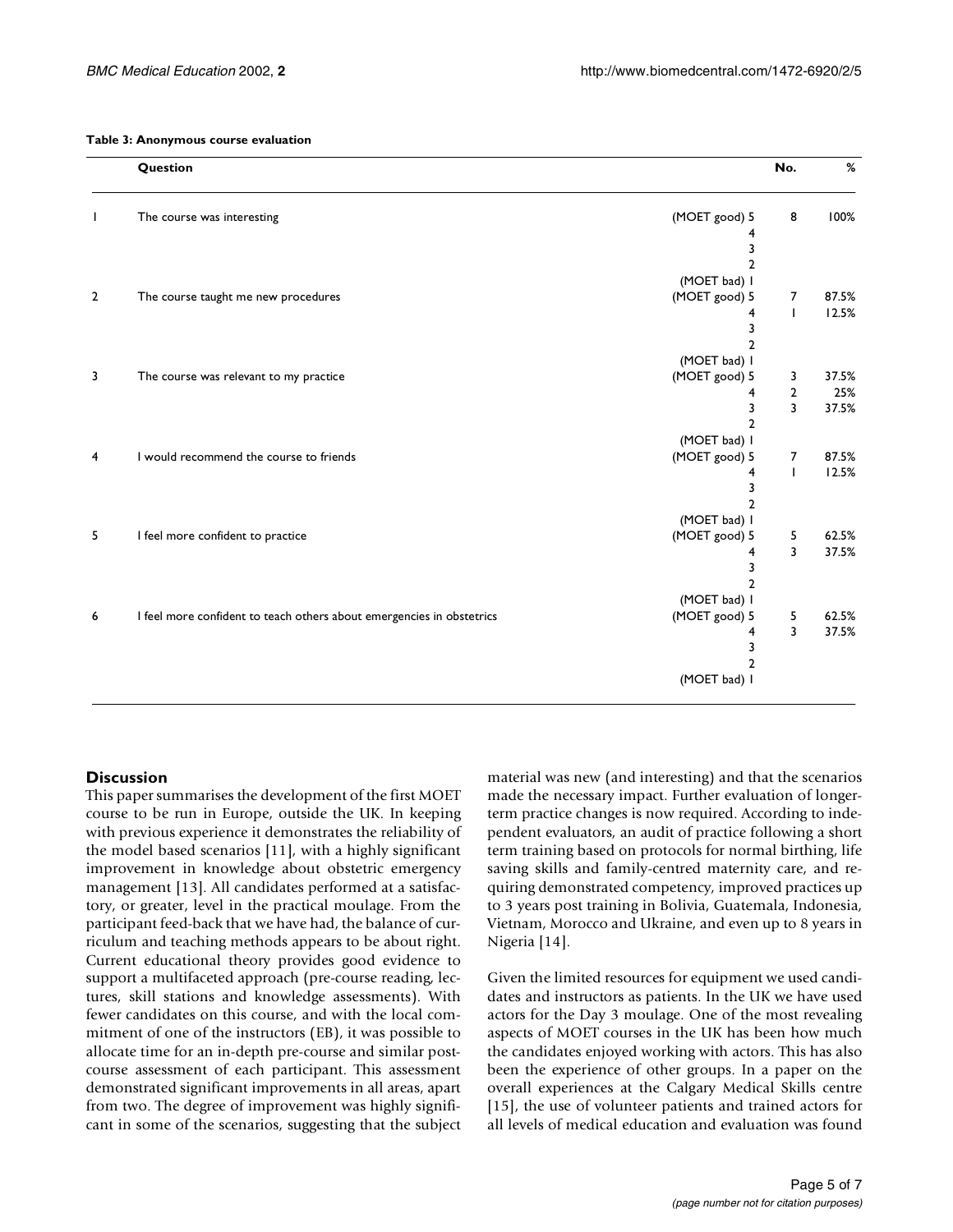#### **Table 4: Course feedback**

| What did you like most about the course?                                                                                                                                                          |
|---------------------------------------------------------------------------------------------------------------------------------------------------------------------------------------------------|
| The way and manner the materials were given and presented                                                                                                                                         |
| Care in case of amniotic fluid embolism                                                                                                                                                           |
| The game-like form of the training scenarios and the way they were done – understanding between lecturer and audience                                                                             |
| Consistency in the work                                                                                                                                                                           |
| The issues of resuscitation of pregnant women in obstetrics                                                                                                                                       |
| Practical recommendations                                                                                                                                                                         |
| What did you like least about the course?                                                                                                                                                         |
| Few situations offered to one candidate                                                                                                                                                           |
| Squeezed presentation of all topics into a short frame of time                                                                                                                                    |
| All was done at one level                                                                                                                                                                         |
| Too short course, no practice with real patients                                                                                                                                                  |
| Duration (too short)                                                                                                                                                                              |
| Was there any emergency missing from the course?                                                                                                                                                  |
| No                                                                                                                                                                                                |
| Sepsis                                                                                                                                                                                            |
| Yes – the instructors should have a psychological test as well, the translation of materials includes too few words, in the process of teaching instruc-<br>tors to get them to act automatically |
| No, but would like more                                                                                                                                                                           |
| No                                                                                                                                                                                                |
| More on sepsis                                                                                                                                                                                    |
| How could we make the course better for next time?                                                                                                                                                |
| For the solution of definite issues of emergencies to give some time to each candidate                                                                                                            |
| Topics of the training in advance to get acquainted to them.                                                                                                                                      |
| Prolong the course, more materials                                                                                                                                                                |
| Involve more doctors                                                                                                                                                                              |
| More materials, work in the hospital                                                                                                                                                              |
| More days and time                                                                                                                                                                                |
| To prolong it and to add more visual study aids                                                                                                                                                   |
|                                                                                                                                                                                                   |

to help in achieving the aim of providing a predictable learning environment and standardised teaching methods. Improving the performance of skilled birth attendants requires incorporation of ways to increase their communication and counselling skills.[12] Using actors and actresses allows a greater sense of 'reality' and makes scenarios more demanding in that they require genuine communication with the 'patient' and 'supporter'. It would appear that using course participants can be equally satisfactory.

Since the first MOET course was run two instructor candidates (EK and VO) have run a second MOET course (mainly for the hospital midwives and at their request). This was very successful. Local leadership which aims to upgrade training based on evidence of effectiveness and on providers' concerns is much needed.[12] Building relationships among different cadres is important. It has previously been recognised that active, hands-on training opportunities that demonstrate the experience, skills and roles of various providers working together are most effective [14]. Further progress in MOET in Armenia will depend on the success of local teaching cascades. Whilst it was not within the responsibilities of the authors to identify longer-term barriers to change, there no doubt exist. It is therefore important that the work environment is supportive of the improvements; all levels of the hierarchy should be involved in planning and implementation.[14]

#### **Conclusion**

This paper demonstrates the reliability of the model based scenarios, with a highly significant improvement in obstetric emergency management. The full impact of training needs to be evaluated in longer term follow-up. This will require the use of clinical audit. Audit of delays, specific obstetric complications, referrals and near misses may all be amenable to review, in a positive spirit.[12,14]

#### **Competing interests**

None declared.

#### **Author's Contributions**

Author 1 (RJ) conceived of the study and participated in its design, coordination, facilitation and the writing of the first draft but died before it could be completed. Author 2 (VM) participated in the design, coordination and facilitation of the study, and is now the corresponding author and guarantor for the manuscript. Author 3 (EB) assisted